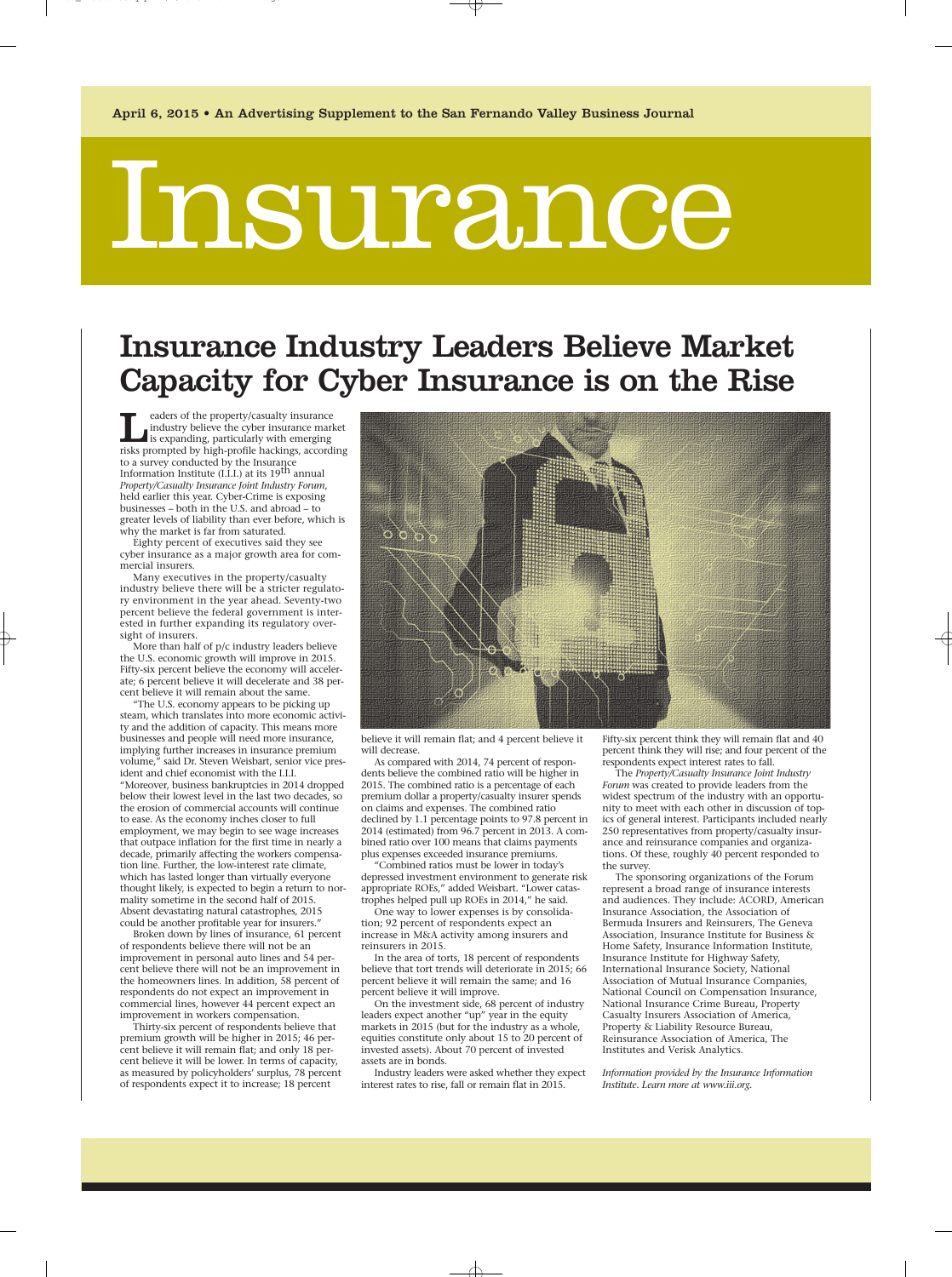#### INSURANCE

### A New Era in Employee Benefits

#### By LORI BROGIN-FALLEY

The Affordable Care Act (ACA) has resulted in a growing trend for insurance brokers and advisors to expand outside of their traditional role of obtaining quotes and identifying the best lines of coverage for employers.

Federal legislation has made a complicated industry even more complex. With seven major health plans now available in California, the focus has changed from price and plan negotiations to seeking advice on compliance and other regulatory issues.

For example, new in 2015, employers with 100 or more full-time employees or full-time equivalents are required to offer affordable and adequate health coverage or pay a penalty tax. In 2016, employers with 50 or more full-time employees or full-time equivalents will be required to offer coverage. Full-time employees include those who work at least 30 weekly or 130 monthly hours. This definition differs from the 40-hour per week fulltime eligibility requirement that many companies previously used.

Under the current federal mandate, variable hour and seasonal employees such as those who work for construction companies, hotels and restaurants—may also be considered full-time. The eligibility formula for coverage is complex, requiring employers to determine which employees should be offered health care coverage under the new law. The ACA also requires employers to distribute a Summary of Benefits and Coverage (SBC) and a Uniform Glossary of healthcare terms to plan participants and other

required notices within specific timelines. "The reduced number of insurance providers, new mandates and complex compliance requirements has created increased demand for consultative and administrative services," said James

and Private Exchange plans, which harness group purchasing power.

PacFed provides complete, direct services from a single source including: member service department, on-site enrollment, online services, consolidat-

Under the current federal mandate, variable hour and seasonal employees such as those who work for construction companies, hotels and restaurants—may also be considered full-time. The eligibility formula for coverage is complex, requiring employers to determine which employees should be offered health care coverage under the new law.

Garrison, president of Pacific Federal Insurance Corporation (PacFed), one of California's largest and most experienced privately owned employee benefits companies. "We've experienced significant growth from national companies that require assistance handling compliance and employee benefits issues for their California employees."

A trusted consultant and administrator of employee benefits since 1990, PacFed assists businesses in carrier negotiations and the administration of employee benefit coverages. Many clients participate in PacFed-administered ERISA, Taft-Hartley

ed invoicing, claims processing, employee compliance notifications and ACA updates.

"PacFed offers a complete suite of member services from a single source," said Garrison. "We assist employers with compliance, regulatory and fiduciary responsibilities."

Not all parties are legally qualified or competent to serve as employee benefits advisors.The California Department of Insurance monitors the industry and pursues unlicensed individuals who put the employer at risk by illegally collecting confidential employee information.

Before engaging the services of an insurance professional, beware of unlicensed operators. Insurance agents and administrators in California are required to display their license number on their business cards and marketing materials. Their licensing status can be verified online with the California Department of Insurance at www.insurance.ca.gov.

Next, choose an advisor with a reputation for trust in the employee benefits industry. Ask for client professional references. The California Department of Insurance's website is a resource for obtaining the disciplinary records of agents and administrators.

Finally, select an insurance advisor who offers a level of service and personalized care to meet your group insurance needs. Making the right decision will simplify the benefits process, reduce corporate administrative costs and support the long-term health and wellness of employees.

"Navigating through today's complex and changing group health insurance market is challenging, Garrison said. "PacFed has a 25-year history of helping employers optimize their insurance decisions, while keeping them a step ahead of compliance and regulatory mandates."

*Lori Brogin-Falley, Esq. is vice president of Client Services and Public Affairs for PacFed, a leading employee benefits company specializing in the administration of Private Exchanges, Taft-Hartley Plans and corporate ERISA Plans. She oversees the administration and regulatory compliance of several health care trust funds, as well as the company's government affairs and community outreach efforts.*

# Emergency Management Agencies Adopt "The Red Guide to Recovery" as Disaster Recovery Tool

Emergency management agencies<br>
Emergency Management<br>
Department the San Francisco including the City of Los Angeles Emergency Management Department, the San Francisco Department of Emergency Management, and the Northeast Colorado Emergency Managers Group, have adopted a new tool that is helping disaster survivors in their communities rebuild their lives. *The Red Guide to Recovery - Resource Handbook for Disaster Survivors*, written by San Diego author Sean Scott, is a recovery road map that walks disaster survivors step-bystep through the days, weeks, and months that follow a disaster event.

Originally created for San Diego County after wildfires devastated Southern California in 2003 and again in 2007, The Red Guide provides valuable insight that raises awareness of the many issues and pitfalls that often transform disaster survivors into disaster victims. In light of recent further wildfires in the San Diego area, the Red Guide to Recovery is more essential than ever.

"When first responders leave the scene of a disaster, the survivors are usually left to figure out their recovery on their own," said Scott. "For those who have lost their home or become displaced, this can be the beginning of a nightmare. Whether it's a hurricane, tornado, wildfire, flood, or even a kitchen fire, few are prepared for what the recovery process entails."

"When first responders have this resource on hand," added Scott, "it allows them to provide disaster survivors with the information they need when they need it most - immediately after a disaster event. It also plays a vital role as a preparedness tool that is helping communities prepare for recovery."

With an increase in major disasters affecting the U.S. each year, more emergency management agencies and fire departments around the country have adopted The Red Guide as their resource to hand out after disaster events.

"The Red Guide to Recovery is a comprehensive resource that provides up to date information to individuals and families who must begin navigating through the complicated and often confusing process of recovery following a fire or other destructive event," said San Francisco Fire Chief Joanne Hayes-White. "When we saw The Red Guide for the first time, we knew that we wanted to be able to provide it to the residents of the City and County of San Francisco to give them some direction and to assist them in beginning the recovery process as soon as possible."

Originally created for San Diego County after wildfires devastated Southern California in 2003 and again in 2007, The Red Guide provides valuable insight that raises awareness of the many issues and pitfalls that often transform disaster survivors into disaster victims. In light of recent further wildfires in the San Diego area, the Red Guide to Recovery is more essential than ever.

"Los Angeles is susceptible to a large variety of emergencies, both natural and human caused," said James Featherstone, General Manager of the Los Angeles Emergency Management Department. "Therefore, not only should our residents be prepared for these emergencies, they should also know what to do after the emergency to stay safe and recover as quickly as possible. This guide will help them do that."

Until late last year, The Red Guide to Recovery was only available to first responders or government agencies, but now a limited supply is available for individual purchase at www.TheRedGuideToRecovery.com or through Amazon.com

*For more information on The Red Guide to Recovery, visit www.TheRedGuide ToRecovery.com.*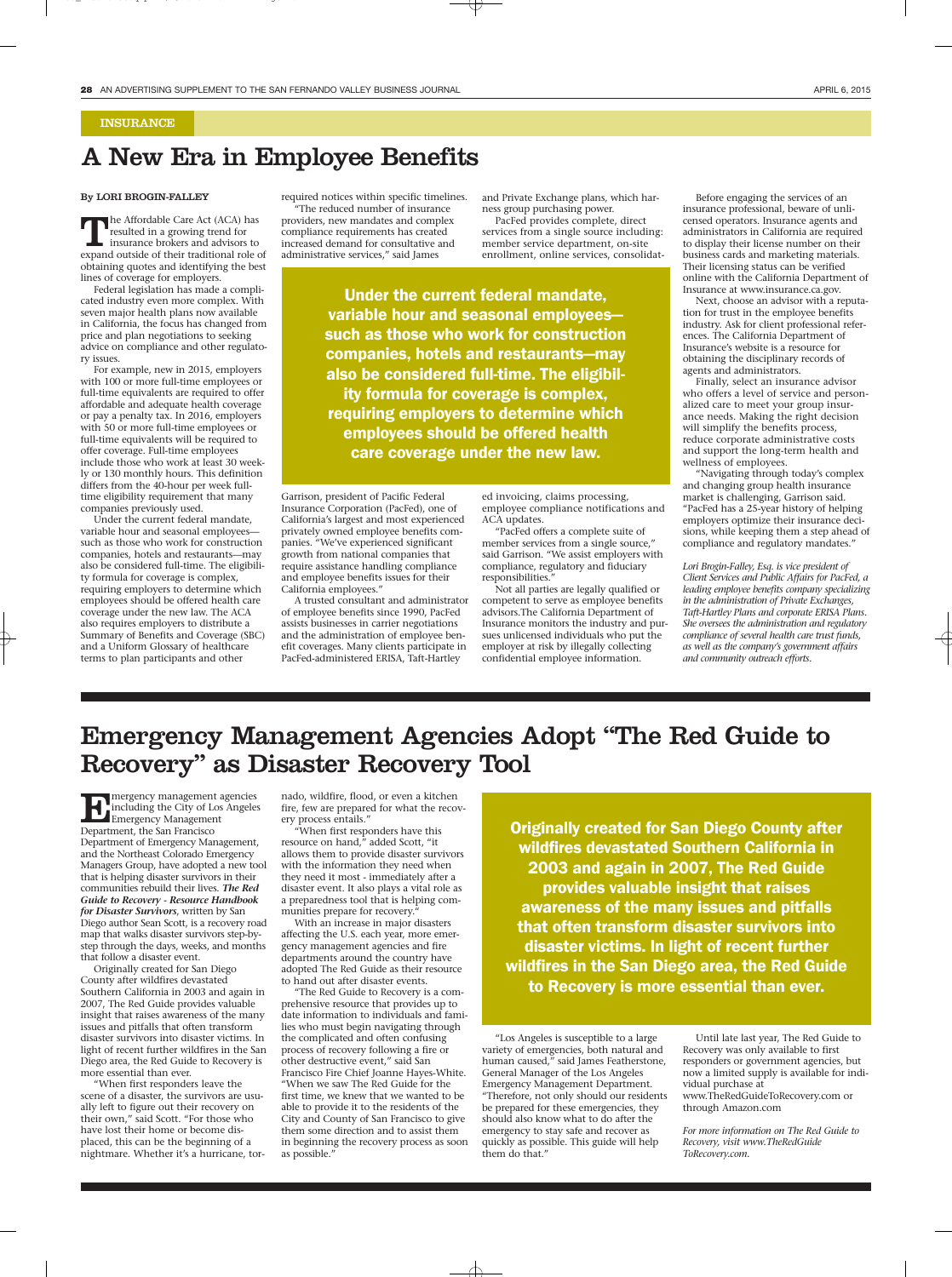#### INSURANCE

# How Is Your Business Impacted by New PPACA Reporting Requirements?

#### By TOBY KENNEDY

There are a few new reporting require-<br>ments PPACA has created and many<br>employers have questions on which<br>are necessary for them. when the reporting ments PPACA has created and many employers have questions on which are necessary for them, when the reporting is to be done and whether or not there are fees involved. Companies need to be sure their team understands what is required to satisfy these new ACA regulations.

As a response to the overwhelming amount of disparate information on the topic, below is a brief compilation of the "headliners" from an Affordable Care Act reporting standpoint:

**Patient Centered Outcomes Research Institute** fees are also known as PCOR, PICORI, PCORI or CERF fees. This is a relatively small fee that fully insured companies can rest assured their carrier handles automatically, while companies who are self-funded and *also* companies who have an HRA are responsible for. If the company is self-funded, has an HRA, or is unsure, ask your broker, email Montage, or work with a CPA to ask about the second quarter Form 720, which is due by July 31st. Depending on the plan anniversary, the fee is either \$1 per year per covered life or \$2 per year per covered life with most companies using a "snapshot average" method of calculating the figure of "lives covered" in the fee, though there are a few different safe harbors.

**Reinsurance Fee** is also calculated off of

the number of covered lives, but is a substantially higher amount. The fee for 2014 was \$63 per year per covered life and can be paid in two installments. The first installment of \$52.50 was due by January 15, 2015 and the second installment of \$10.50 per covered life will be due no later than November 15, 2015. The 2015 fee will be \$44 and can be paid at once, of course, or is also allowed to be in 2 installments that need to be \$33 and \$11 respectively. The proposed amount for 2016 is \$27 per member per year. The calculation for the number of covered lives is to be submitted to HHS. Similar to the PCOR fees, fully insured groups will have this done for them by their carriers, whereas self-funded companies will need to take action here. Also, similar to the PCOR fees, there are a few different safe harbors and companies will want to work with their consultants to correctly apply the one which they deem most suitable for them. Within 30 days of submitting the count to HHS, companies will be notified of the amount they owe, and that payment will be due back within 30

days of the company's receipt of notice. **Forms 6055 and 6056** are also new reporting measures. The first time this comes into play is in 2016 for the 2015 year, so companies have a little more time on this than the PCOR/Reinsurance fees. The 6055 is for insurance carriers and selffunded companies to report all of the people they cover and it deals with the individual mandate. Basically, it is a resource for the government to double check that people who claim to have satisfied the individual mandate are indeed covered. The 6056 is a report where companies list the employees that are offered coverage to help the government track subsidies. This is required by all applicable large employers—*fully-insured or self-funded*. Because

#### Make a Coverage Checklist for Your Business Property

#### By DEANNA SCHNEIDER

Some business owners learn the hard way that they didn't buy enough coverage. Remembering to consider certain pieces of your business property when purchasing an insurance policy is vital to keeping your doors open.

Your business may not possess all the following types of property, but you can use this quick reference list to make sure you have thought of all property categories and any insurance coverage that may be warranted for your business:

- Buildings and other structures (owned or leased).
- Furniture, equipment and supplies • Money and securities

subsidies are only available to people *not* otherwise offered affordable coverage, this helps to track those who might be applying for subsidies, but who are actually ineligible because of their employer's offering.

*Toby Kennedy is Executive Vice President of Montage Insurance Solutions. Call (818) 676-0044 for more information.*

- Accounts receivable records
- Improvements and betterments you made to the premise
- Boilers and machinery
- Data processing equipment and media (including computers)
- Valuable papers, books and documents • Mobile property such as automobiles, trucks and construction equipment
- Satellite dishes
- Signs, fences and other outdoor
- property not attached to a building • Intangible property (good will,
- trademark, etc.)
- Leased equipment

Deanna Schneider is a freelance writer specializing in the insurance industry.

# **step ahead you a keeping**

## **At PacFed, your health and wellness come first.**

For the past three decades, we've provided access to group insurance plans that are second to none.

**Employee benefits…what we do best.**





#### **Pacific Federal Insurance Corporation**

**One of California's Largest Privately-Owned Employee Benefit Firms PacFed Insurance Services** — CA License # 0543099 **PacFed Benefit Administrators** - CA License # 0B09747 1000 North Central Avenue, Suite 400 Glendale, CA 91202 • 818.243.0222

**800.753.0222 PacFed.com**